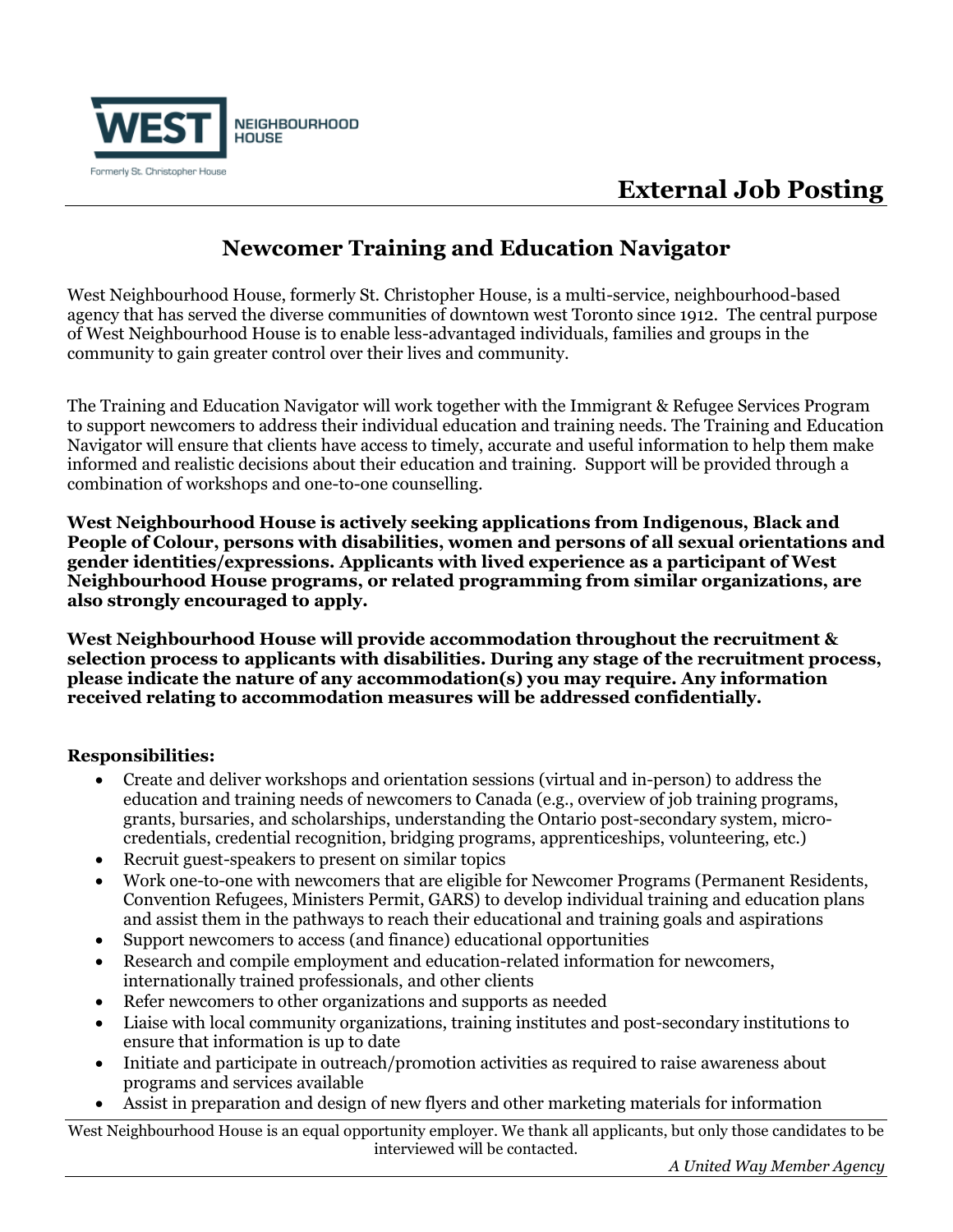

# **External Job Posting**

sessions and events

- Maintain accurate case notes and statistics
- Report trends and provide accurate reporting using the iCARE portal of IRCC, and to program coordinators and West Neighbourhood House
- Participate in program and activity planning, development, and the evaluation of all aspects of program delivery as appropriate.
- Communicate well and work effectively as a member of the Immigrant & Refugee Services Program team, program coordinator and the larger Newcomer & Family Programs Unit.
- Represent the program and West Neighbourhood House as appropriate with community groups and networks, and program partnerships service coordination

#### **Qualifications:**

- Relevant post-secondary education in a related field or a minimum of one (1) year of work-related experience in the settlement sector and providing education/training services to newcomers
- Current knowledge of the breadth of training and education programs available in Ontario
- Demonstrated facilitation experience virtually and in person with experience facilitating to newcomers from different backgrounds, age groups, or CLB levels
- Specific knowledge of newcomer, immigrant and refugees and their respective needs and services
- Experience providing information and referral, individual supports, group work, and program promotion/outreach
- Experience in coordinating guest speaker sessions and special events
- Flexible, self-motivated, ability to multi-task and to meet the deadline
- Ability to work co-operatively as a member of a team
- Excellent communication (verbal and written), interpersonal and leadership skills
- Strong internet research skills
- Good presentation, problem solving, organizational and project management skills
- Demonstrated experience in dealing with multicultural and disability issues
- Knowledge of and experience working within an anti-oppression framework
- Ability to use database, spreadsheet and word processing software in a Windows environment and knowledge of the iCARE system an asset
- Ability to work evenings regularly and weekends on ad hoc basis.
- **Proficiency in a second language is required**

| <b>Status:</b>               | <b>Permanent Full-Time</b>                                     |
|------------------------------|----------------------------------------------------------------|
| <b>Start Date:</b>           | As soon as possible                                            |
| Hours:                       | 35 hours per week                                              |
| <b>Rate:</b>                 | \$26.60 per hour (under review)                                |
| Unit:                        | <b>Family and Newcomer Programs</b>                            |
| <b>Immediate Supervisor:</b> | Coordinator, Immigrant and Refugee Services                    |
| <b>Posting Date:</b>         | June 14, 2022                                                  |
| <b>Closing Date:</b>         | June 28, 2022                                                  |
| Note:                        | All West Neighbourhood House employees are required to be      |
|                              | fully vaccinated as a condition of hire in accordance with the |
|                              | <b>West Neighbourhood House Covid-19 Vaccination Policy</b>    |

West Neighbourhood House is an equal opportunity employer. We thank all applicants, but only those candidates to be interviewed will be contacted.